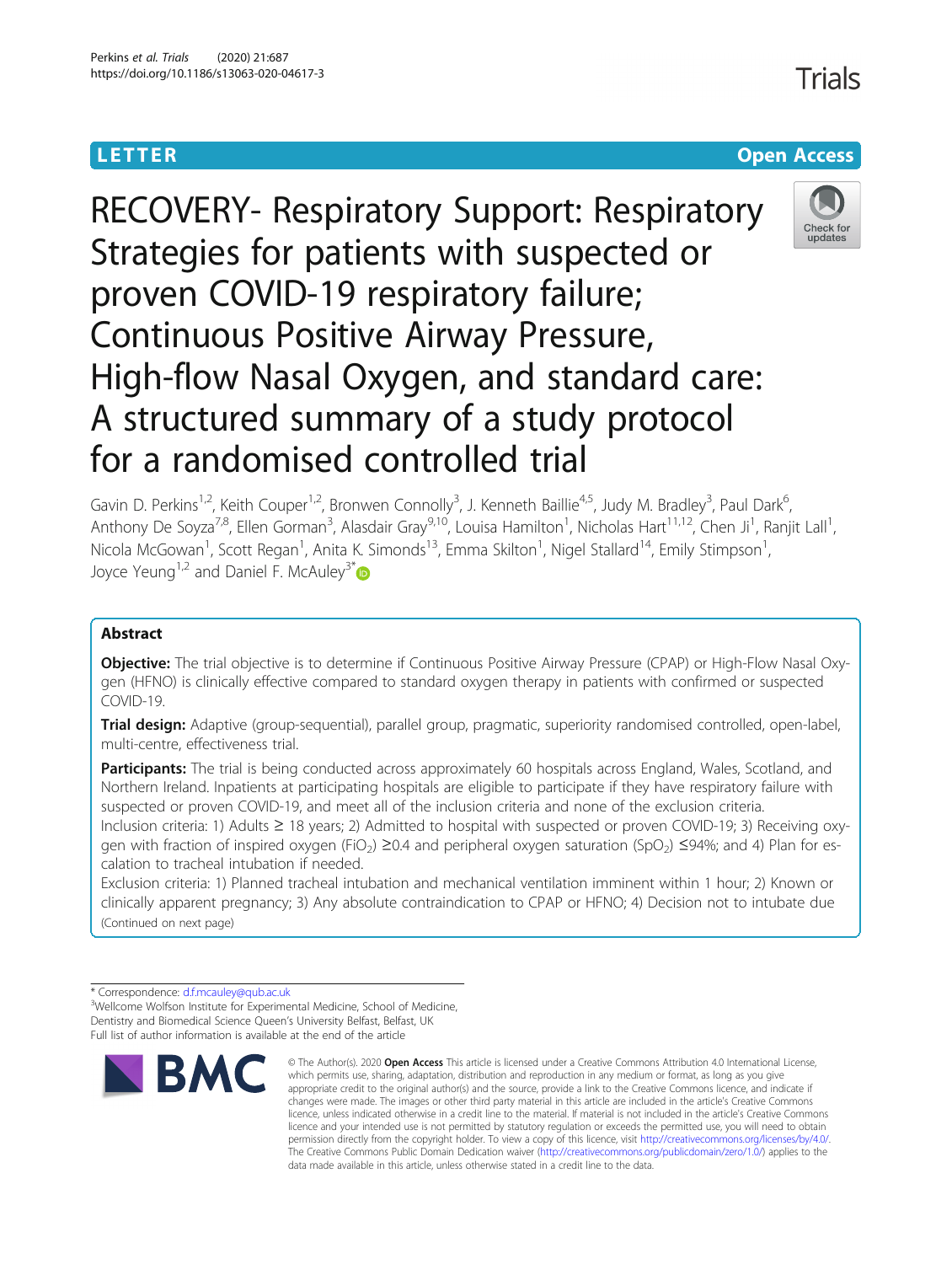(Continued from previous page)

to ceiling of treatment or withdrawal of treatment anticipated; and 5) Equipment for both CPAP and HFNO not available.

Intervention and comparator: Intervention one: Continuous positive airway pressure delivered by any device. Setup and therapy titration is not protocolised and is delivered in accordance with clinical discretion.

Intervention two: High-flow nasal oxygen delivered by any device. Set-up and therapy titration is not protocolised and is delivered in accordance with clinical discretion.

Comparator group: Standard care- oxygen delivered by face mask or nasal cannula (excluding the use of continuous positive airway pressure or high-flow nasal oxygen). Set-up and therapy titration is not protocolised and is delivered in accordance with clinical discretion.

Intervention delivery continues up to the point of death, tracheal intubation, or clinical determination that there is no ongoing need (palliation or improvement).

Main outcomes: The primary outcome is a composite outcome comprising tracheal intubation or mortality within 30 days following randomisation.

Secondary outcomes include tracheal intubation rate, time to tracheal intubation, duration of invasive ventilation, mortality rate, time to mortality, length of hospital stay, and length of critical care stay.

Randomisation: Participants are randomised in a 1:1:1 ratio to receive either continuous positive airway pressure, high-flow nasal oxygen or standard care. Due to the challenging environment of study delivery, a specific intervention may not always be available at the hospital site. The study uses two integrated randomisation systems to allow, where required, the site to randomise between all three interventions, between CPAP and standard care, and between HFNO and standard care. System integration ensures maintenance of balance between interventions. Randomisation is performed using a telephone-based interactive voice response system to maintain allocation concealment. The randomisation sequence was computer-generated using the minimisation method. Participant randomisation is stratified by site, gender (M/F), and age (<50, >=50 years).

Blinding (masking): The nature of the trial interventions precludes blinding of the researcher, patient and clinical team. Primary and secondary outcomes are all objective outcomes, thereby minimising the risk of detection bias.

Numbers to be randomised (sample size): 4002 participants (1334 to be randomized to each of the three study arms)

**Trial Status:** Current protocol: Version 4.0, 29<sup>th</sup> May 2020. Recruitment began on April 6, 2020 and is anticipated to be complete by April 5, 2021.

The trial has been awarded Urgent Public Health status by the National Institute of Health Research on 13<sup>th</sup> April 2020.

Trial registration: ISRCTN, ISRCTN16912075. Registered 6<sup>th</sup> April 2020, <http://www.isrctn.com/ISRCTN16912075>

Full protocol: The full protocol (version 4.0, 29<sup>th</sup> May 2020) is attached as an additional file, accessible from the Trials website (Additional file 1). In the interest in expediting dissemination of this material, the familiar formatting has been eliminated; this Letter serves as a summary of the key elements of the full protocol.

The study protocol has been reported in accordance with the Standard Protocol Items: Recommendations for Clinical Interventional Trials (SPIRIT) guidelines (Additional file 2).

Keywords: COVID-19, Randomised controlled trial, protocol, continuous positive airway pressure, oxygen inhalation therapy, high-flow nasal oxygen

## Supplementary information

Supplementary information accompanies this paper at [https://doi.org/10.](https://doi.org/10.1186/s13063-020-04617-3) [1186/s13063-020-04617-3](https://doi.org/10.1186/s13063-020-04617-3).

| <b>Additional file 1.</b> |  |
|---------------------------|--|
| <b>Additional file 2.</b> |  |

#### Acknowledgements

The authors would like to acknowledge the support of the Intensive Care Society, British Thoracic Society, West Midlands Academic Research Centre,

members of the Data Monitoring and Ethics Committee, and members of the Trial Steering Committee.

### Authors' contributions

GDP and DFM conceived the study. All authors contributed to study development and writing of the protocol, and approved the final protocol.

#### Funding

The study is funded by the National Institute of Health Research. The views expressed are those of the author(s) and not necessarily those of the NIHR or the Department of Health and Social Care. The study sponsor and funder